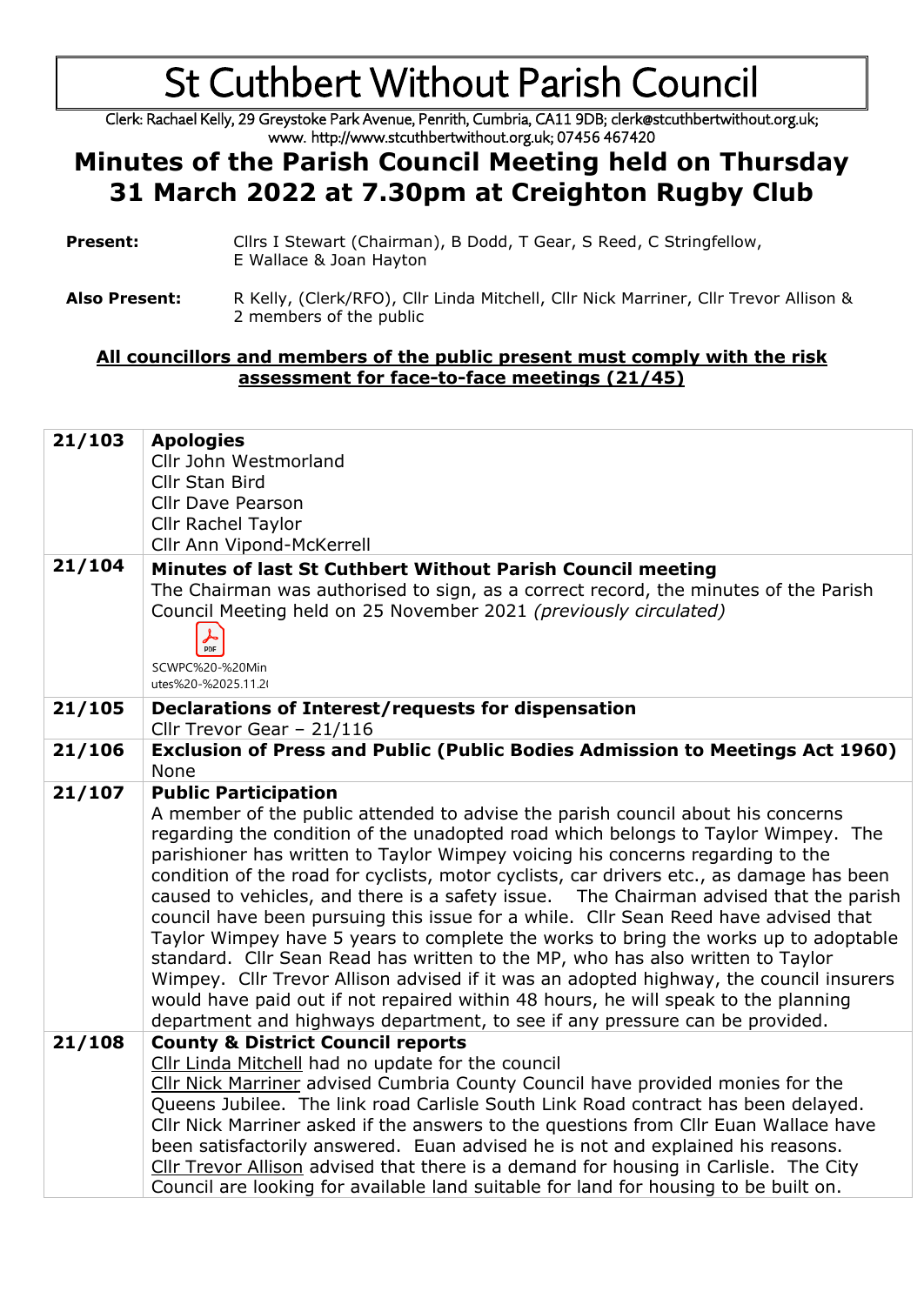Clerk: Rachael Kelly, 29 Greystoke Park Avenue, Penrith, Cumbria, CA11 9DB; clerk@stcuthbertwithout.org.uk; www. http://www.stcuthbertwithout.org.uk; 07456 467420

|        |                                                                                          | www. neep.j/www.securing.cwichout.org.uk, 07-150-167-120                                                                                               |                                                                                   |                                   |                |  |
|--------|------------------------------------------------------------------------------------------|--------------------------------------------------------------------------------------------------------------------------------------------------------|-----------------------------------------------------------------------------------|-----------------------------------|----------------|--|
|        | There is a fund for £200,000 for environmental schemes, Cllr Trevor Allison advised      |                                                                                                                                                        |                                                                                   |                                   |                |  |
|        | that the land at Brisco Common could qualify for this scheme. The Chairman advised       |                                                                                                                                                        |                                                                                   |                                   |                |  |
|        | that this is not something the parish council will progress with, due to issues with     |                                                                                                                                                        |                                                                                   |                                   |                |  |
|        | adjacent land. Cllr Trevor Allison to send the traffic count data to the Clerk, who will |                                                                                                                                                        |                                                                                   |                                   |                |  |
|        | distribute to the parish councillors                                                     |                                                                                                                                                        |                                                                                   |                                   |                |  |
| 21/109 |                                                                                          | <b>Carlisle South Link Road</b>                                                                                                                        |                                                                                   |                                   |                |  |
|        |                                                                                          | The Chairman advised that the land agents have advised that as costs have spiraled,                                                                    |                                                                                   |                                   |                |  |
|        |                                                                                          | phase 2 is delayed. Phase 1 is in progress. The chairman has spoken to the                                                                             |                                                                                   |                                   |                |  |
|        |                                                                                          | contractors who have been pressurised about phase 2, and the council have started                                                                      |                                                                                   |                                   |                |  |
|        |                                                                                          | looking at other contractors for phase 2, for financial savings.<br>Cllr Euan Wallace voiced his concerns at the huge overspend, and is concerned that |                                                                                   |                                   |                |  |
|        |                                                                                          | the project is unaffordable, and the securing the financing could take so long the                                                                     |                                                                                   |                                   |                |  |
|        |                                                                                          | project will fail. The removal of trees, hedges etc. before the funding and contracts                                                                  |                                                                                   |                                   |                |  |
|        |                                                                                          | are in place is a concern, and conflicts with the councils carbon zero plans. Euan                                                                     |                                                                                   |                                   |                |  |
|        |                                                                                          | asked where the numerical justification is for the new link road.                                                                                      |                                                                                   |                                   |                |  |
|        |                                                                                          | Cllr Colin Stringfellow advised that this is not relating to the parish council.                                                                       |                                                                                   |                                   |                |  |
|        |                                                                                          | Cllr Euan Wallace left the meeting at 20.10                                                                                                            |                                                                                   |                                   |                |  |
| 21/110 |                                                                                          | <b>St Cuthbert's Garden Village</b>                                                                                                                    |                                                                                   |                                   |                |  |
|        |                                                                                          | Cllr Sean Read advised that works are progressing, and assessments and consultancy                                                                     |                                                                                   |                                   |                |  |
|        |                                                                                          |                                                                                                                                                        | works are being carried out. Early releases are being planned, but a developer is |                                   |                |  |
|        |                                                                                          | required. Early release can be an issue with capturing the community value. A                                                                          |                                                                                   |                                   |                |  |
|        |                                                                                          | viability assessment is being carried out.                                                                                                             |                                                                                   |                                   |                |  |
| 21/111 |                                                                                          | <b>Applications for Development</b>                                                                                                                    |                                                                                   |                                   |                |  |
|        | 111.1 - The decisions made by Carlisle City Council were noted:                          |                                                                                                                                                        |                                                                                   |                                   |                |  |
|        | Ref no.                                                                                  | <b>Description</b>                                                                                                                                     |                                                                                   | <b>Location</b><br><b>Comment</b> |                |  |
|        | 21/1027                                                                                  | Erection of 2no. Non illuminated free                                                                                                                  |                                                                                   | Land adjacent to                  |                |  |
|        |                                                                                          | standing hoardings and 4no. flag poles                                                                                                                 |                                                                                   | Carleton Farm,<br>London Road     | Granted        |  |
|        | 21/0556                                                                                  | Formation of compound area, with                                                                                                                       |                                                                                   |                                   |                |  |
|        |                                                                                          | associated vehicular access required to                                                                                                                | Land south of<br>Newbiggin View,<br>Granted<br>Durdar                             |                                   |                |  |
|        |                                                                                          | enable installation of rail auxiliary                                                                                                                  |                                                                                   |                                   |                |  |
|        |                                                                                          | supply point to maintain power supply                                                                                                                  |                                                                                   |                                   |                |  |
|        |                                                                                          | in the event of power failure                                                                                                                          |                                                                                   |                                   |                |  |
|        | 21/0977                                                                                  | Erection of 1no. dwelling                                                                                                                              | L/A Carleton Hill                                                                 |                                   |                |  |
|        |                                                                                          |                                                                                                                                                        | Cottages,                                                                         |                                   | Refuse         |  |
|        |                                                                                          |                                                                                                                                                        | Cocklakes                                                                         |                                   |                |  |
|        | 22/0005                                                                                  | Erection of single storey rear/side                                                                                                                    |                                                                                   |                                   |                |  |
|        |                                                                                          | extension to provide enlarged                                                                                                                          | 9 Parklands                                                                       |                                   | Withrawn       |  |
|        |                                                                                          | Kitchen/dining; erection of new 2.08                                                                                                                   |                                                                                   | Avenue                            |                |  |
|        |                                                                                          | metre high garden wall to Side                                                                                                                         |                                                                                   |                                   |                |  |
|        |                                                                                          |                                                                                                                                                        |                                                                                   |                                   |                |  |
|        | 111.2 - The below submissions to Carlisle City Council were ratified:                    |                                                                                                                                                        |                                                                                   |                                   |                |  |
|        | Ref no.                                                                                  | <b>Description</b>                                                                                                                                     |                                                                                   | <b>Location</b>                   | <b>Comment</b> |  |
|        | 22/0002/TPO                                                                              | Work to 2no. Scot pines - removal of                                                                                                                   |                                                                                   | Land at                           | <b>No</b>      |  |
|        |                                                                                          |                                                                                                                                                        |                                                                                   |                                   |                |  |
|        |                                                                                          | 2no. subsiding limbs & removal of 1no                                                                                                                  |                                                                                   | Carleton                          | comments       |  |
|        |                                                                                          | lower branch                                                                                                                                           |                                                                                   | Clinic                            |                |  |
|        | 22/0127                                                                                  | Erection of single storey rear extension                                                                                                               |                                                                                   | 9 Longmans                        | No             |  |
|        |                                                                                          | to provide lounge                                                                                                                                      |                                                                                   | Close                             | comments       |  |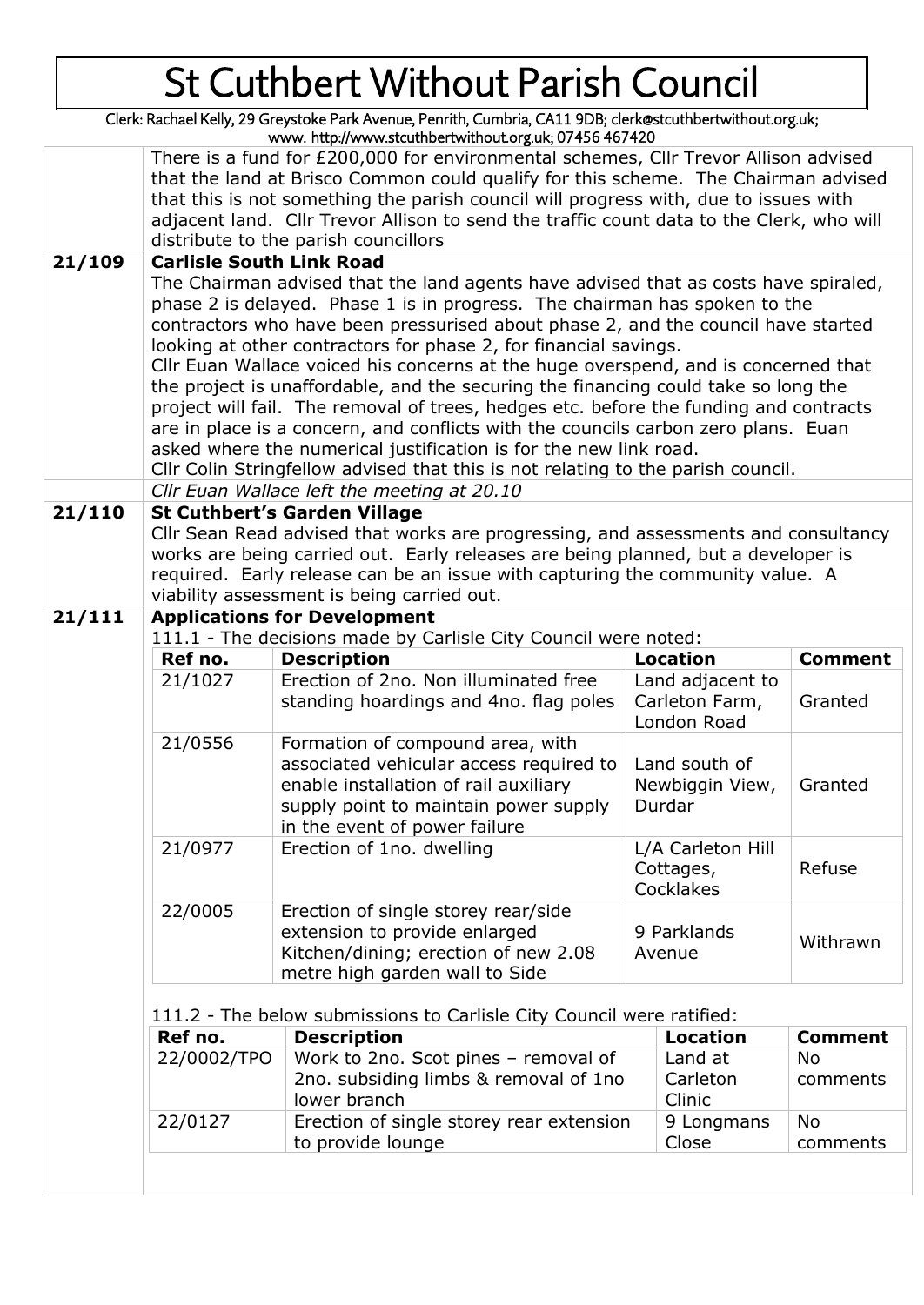Clerk: Rachael Kelly, 29 Greystoke Park Avenue, Penrith, Cumbria, CA11 9DB; clerk@stcuthbertwithout.org.uk; www. http://www.stcuthbertwithout.org.uk; 07456 467420

|        | 111.3 - The following application/s for development were considered:                                                                                                                                                                                                                                                                                                                                                                                                                                                                                                                                                                                                                                                                                                                                                                                                                                                |                                                                                                                                                                                                                                                                                                                                                                                                                                                                                                                      |                    |                  |
|--------|---------------------------------------------------------------------------------------------------------------------------------------------------------------------------------------------------------------------------------------------------------------------------------------------------------------------------------------------------------------------------------------------------------------------------------------------------------------------------------------------------------------------------------------------------------------------------------------------------------------------------------------------------------------------------------------------------------------------------------------------------------------------------------------------------------------------------------------------------------------------------------------------------------------------|----------------------------------------------------------------------------------------------------------------------------------------------------------------------------------------------------------------------------------------------------------------------------------------------------------------------------------------------------------------------------------------------------------------------------------------------------------------------------------------------------------------------|--------------------|------------------|
|        | Ref no.                                                                                                                                                                                                                                                                                                                                                                                                                                                                                                                                                                                                                                                                                                                                                                                                                                                                                                             | <b>Description</b>                                                                                                                                                                                                                                                                                                                                                                                                                                                                                                   | <b>Location</b>    | <b>Comment</b>   |
|        | 22/0217                                                                                                                                                                                                                                                                                                                                                                                                                                                                                                                                                                                                                                                                                                                                                                                                                                                                                                             | Erection of detached outbuilding to<br>provide annex accommodation<br>(revised application)                                                                                                                                                                                                                                                                                                                                                                                                                          | Glendale, Carleton | No<br>objections |
|        | 22/0210                                                                                                                                                                                                                                                                                                                                                                                                                                                                                                                                                                                                                                                                                                                                                                                                                                                                                                             | Erection of two story side and rear                                                                                                                                                                                                                                                                                                                                                                                                                                                                                  | Millhome,          | No               |
|        |                                                                                                                                                                                                                                                                                                                                                                                                                                                                                                                                                                                                                                                                                                                                                                                                                                                                                                                     | extension to provide garage, utility<br>& kitchen on ground floor with 2no.<br>bedrooms & bathroom above.                                                                                                                                                                                                                                                                                                                                                                                                            | Carleton Road      | objections       |
| 21/112 |                                                                                                                                                                                                                                                                                                                                                                                                                                                                                                                                                                                                                                                                                                                                                                                                                                                                                                                     |                                                                                                                                                                                                                                                                                                                                                                                                                                                                                                                      |                    |                  |
|        | Wreay<br>The request from a parishioner were considered:<br>Wreay Village Queens Jubilee activities - since the agenda was issued, the<br>parishioner has advised they will apply to the Cumbria County Council fund for<br>communities.<br>Planters at all 4 entrances to the Village - It was agreed to request costings for<br>the parish council to be able to consider what funding availability the parish<br>council has, and a grant would need to be applied for annually.<br>Financial support for Wreay to enter Cumbria in Bloom 2023 - as above<br>To plant a tree on Wreay Village Green - the clerk has advised the parishioner<br>that the land is now owned by the parish council, and permission would need to                                                                                                                                                                                    |                                                                                                                                                                                                                                                                                                                                                                                                                                                                                                                      |                    |                  |
| 21/113 |                                                                                                                                                                                                                                                                                                                                                                                                                                                                                                                                                                                                                                                                                                                                                                                                                                                                                                                     | be granted from the Church Commissioner.<br><b>Common Land on Lowry Street</b>                                                                                                                                                                                                                                                                                                                                                                                                                                       |                    |                  |
|        | Party Wall & Access Agreement - Cllr Sean Reed advised that Cllr Dave Pearson & Cllr<br>John Westmorland noted a developer was building up to and on common land. The<br>developer is in agreement to submit a retrospective party wall agreement and enter<br>into an agreement to reinstate the common land, and land used as an access to their<br>site. The parish council have advised that they need to use a species rich mix, and<br>that a £1000 cheque is paid to SCWPC to be held until completion of the required<br>works. The agreement is nearly agreed, and agreement is expected within the next<br>few weeks.<br>Cllr Trevor Allison advised that there is non-compliance of plans regarding the state of<br>Lowry Street and parking along Lowry Street. A parishioner has complained to Cllr<br>Trevor Allison regarding the parking issues. The Clerk to contact the developer to<br>progress. |                                                                                                                                                                                                                                                                                                                                                                                                                                                                                                                      |                    |                  |
| 21/114 |                                                                                                                                                                                                                                                                                                                                                                                                                                                                                                                                                                                                                                                                                                                                                                                                                                                                                                                     | Uncontrolled development on Cumwhinton Road - three caravan pitches                                                                                                                                                                                                                                                                                                                                                                                                                                                  |                    |                  |
|        |                                                                                                                                                                                                                                                                                                                                                                                                                                                                                                                                                                                                                                                                                                                                                                                                                                                                                                                     | prepared on Woodland land<br>Cllr Sean Reed advised of the uncontrolled development which has been turned in to a<br>camp, and further planning applications have been submitted. The land has been<br>developed for 3 caravan pitches, and a caravan is on site ready for installation. What<br>is development control doing about this? Cllr Nick Marriner advised that he is aware of<br>a retrospective planning application being submitted for the works. The land to be<br>monitored for further development. |                    |                  |
| 21/115 |                                                                                                                                                                                                                                                                                                                                                                                                                                                                                                                                                                                                                                                                                                                                                                                                                                                                                                                     | <b>Play are inspection Blackwell Common</b>                                                                                                                                                                                                                                                                                                                                                                                                                                                                          |                    |                  |
| 21/116 | <b>Speckled Wood Ph2</b>                                                                                                                                                                                                                                                                                                                                                                                                                                                                                                                                                                                                                                                                                                                                                                                                                                                                                            | It was noted that the works required by the report have all been completed.                                                                                                                                                                                                                                                                                                                                                                                                                                          |                    |                  |
|        |                                                                                                                                                                                                                                                                                                                                                                                                                                                                                                                                                                                                                                                                                                                                                                                                                                                                                                                     | Cllr Trevor Gear advised that there are concerns regarding the highways access to the<br>above, and that the access will be through Speckled Wood Ph 1. It was agreed for the<br>parish council to write to Jason Gooding and John Mallinson of Carlisle City Council, on<br>how Carlisle City Council have responded to date.<br>An unathorised sign is also in the development.                                                                                                                                    |                    |                  |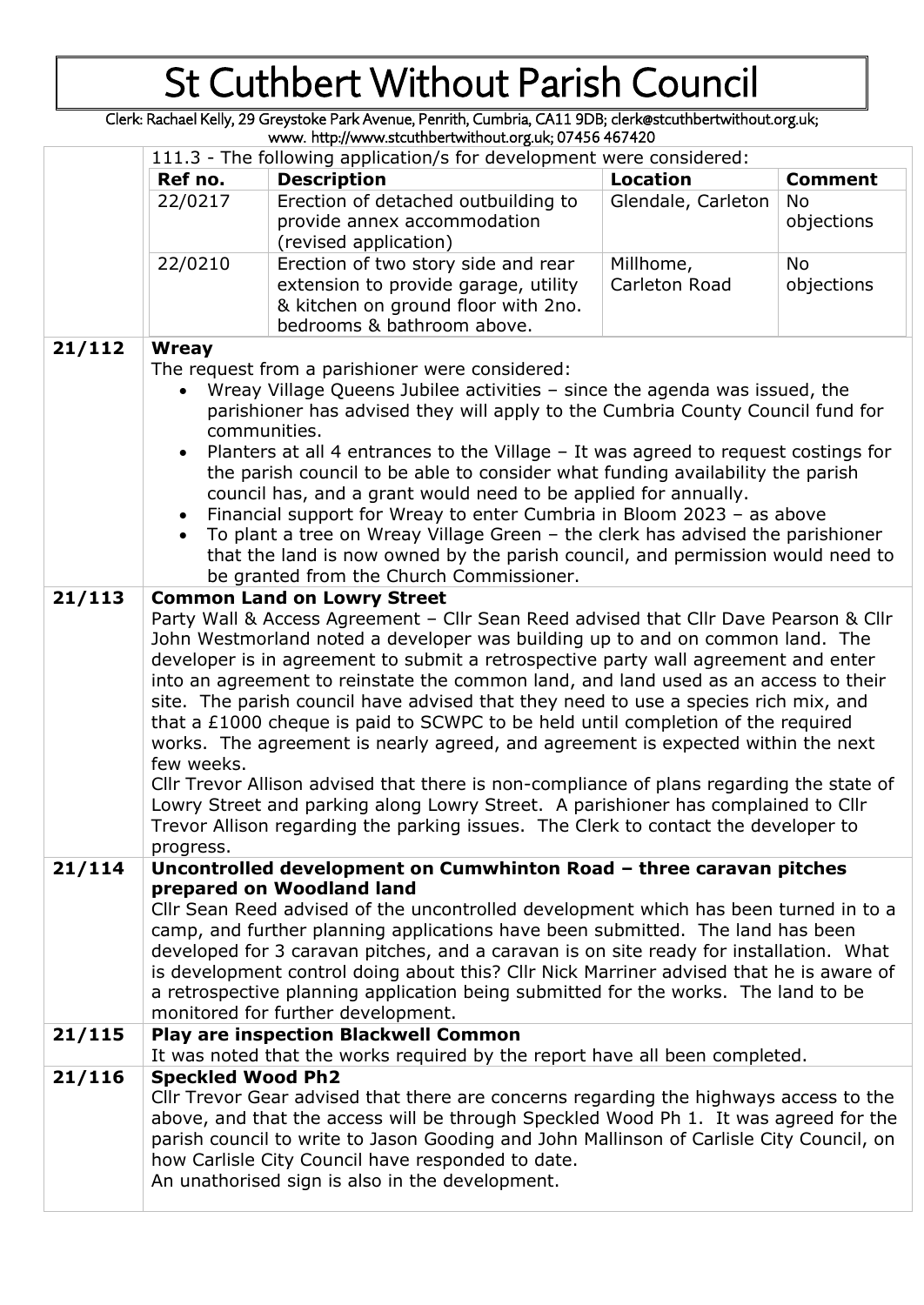Clerk: Rachael Kelly, 29 Greystoke Park Avenue, Penrith, Cumbria, CA11 9DB; clerk@stcuthbertwithout.org.uk; www. http://www.stcuthbertwithout.org.uk; 07456 467420 **21/117 Risk Management and Liabilities** Noted. **21/118 Highways**

Cumwhinton Drive – potholes have been filled either side of the unadopted road. Parking on Sewell Road – No parking restrictions are in place. It was noted that highways issues are best reported to the Cumbria County Council Highways Information System, either online of by the phone: 0300 303 2992 or [https://cumbria-](https://cumbria-chhost.onmats.com/w/webpage/highwaysenquiry?context_record_id=6448771&webpage_token=6b691f6d497c647c0f2b442511226fe944163e466d501670b6190559436e3741)

[chhost.onmats.com/w/webpage/highwaysenquiry?context\\_record\\_id=6448771&webpa](https://cumbria-chhost.onmats.com/w/webpage/highwaysenquiry?context_record_id=6448771&webpage_token=6b691f6d497c647c0f2b442511226fe944163e466d501670b6190559436e3741) [ge\\_token=6b691f6d497c647c0f2b442511226fe944163e466d501670b6190559436e37](https://cumbria-chhost.onmats.com/w/webpage/highwaysenquiry?context_record_id=6448771&webpage_token=6b691f6d497c647c0f2b442511226fe944163e466d501670b6190559436e3741) [41](https://cumbria-chhost.onmats.com/w/webpage/highwaysenquiry?context_record_id=6448771&webpage_token=6b691f6d497c647c0f2b442511226fe944163e466d501670b6190559436e3741)

### **21/119 Financial Matters**

| 119.1 - The income was noted: |              |                                        |                 |
|-------------------------------|--------------|----------------------------------------|-----------------|
| <b>Date</b>                   | <b>Payee</b> | <b>Budget Head</b>                     | <b>Amount £</b> |
| 21/01/2022   Carlisle CC      |              | Grant                                  | 420.00          |
| 28/01/2022   Transfer         |              | Transfer from Savings account to close | 1,231.70        |
| 28/02/2022   Carlisle CC      |              | Grant                                  | 105.00          |

119.2 – The payments detailed below were approved:

| <b>Date</b>            | <b>Payee</b>        | <b>Cheque</b><br>No. | <b>Budget Head</b>                                                                               | Amount £<br>inc VAT |
|------------------------|---------------------|----------------------|--------------------------------------------------------------------------------------------------|---------------------|
| 01/02/2022   AST Signs |                     | 201120               | <b>Blackwell repairs</b>                                                                         | 67.20               |
|                        |                     |                      |                                                                                                  |                     |
| 22/01/2022             | <b>HSBC</b>         | <b>DD</b>            | <b>Bank Charges</b>                                                                              | 5.40                |
| 04/01/2022             | Ian<br>Rumney       | <b>SO</b>            | Bus Shelter Cleaning/<br>Playground Inspection                                                   | 180.00              |
| 04/02/2022             | <b>HSBC</b>         | <b>DD</b>            | <b>Bank Charges</b>                                                                              | 5.80                |
| 02/02/2022             | Maletite            | 300001               | <b>SID Parts</b>                                                                                 | 510.52              |
| 05/02/2022             | Ian<br>Rumney       | 300002               | <b>Blackwell repairs</b>                                                                         | 991.08              |
| 28/02/2022             | R Kelly             | S <sub>O</sub>       | Salary - Feb 2022                                                                                | 596.80              |
| 01/03/2022             | Rumney              | <b>SO</b>            | Playground Inspection                                                                            | 180.00              |
| 31/03/2022             | <b>Traffic Data</b> | 300003               | ATC's                                                                                            | 756.00              |
| 31/03/2022             | John Kelly          | 300004               | Website & domain renewal &<br>maintenance                                                        | 128.73              |
| 28/03/2022             | R Kelly             | <b>SO</b>            | Salary - March 2022                                                                              | 596.80              |
| 31/03/2022             | R Kelly             | 300005               | Expenses and Mileage & salary<br>backpay                                                         | 314.50              |
| 31/03/2022             | <b>HMRC</b>         | 300006               | Salary - Feb & March 2022                                                                        | 343.13              |
| 31/03/2022             | Gallagher           | 300007               | Insurance                                                                                        | 871.90              |
| 31/03/2022             | R Kelly             | 300008               | Court costs                                                                                      | 108.00              |
|                        | Ian<br>North East   |                      | <b>Bus Shelter Cleaning/</b><br>119.3 - The balances at the bank, as of 4 March 2022 were noted: |                     |